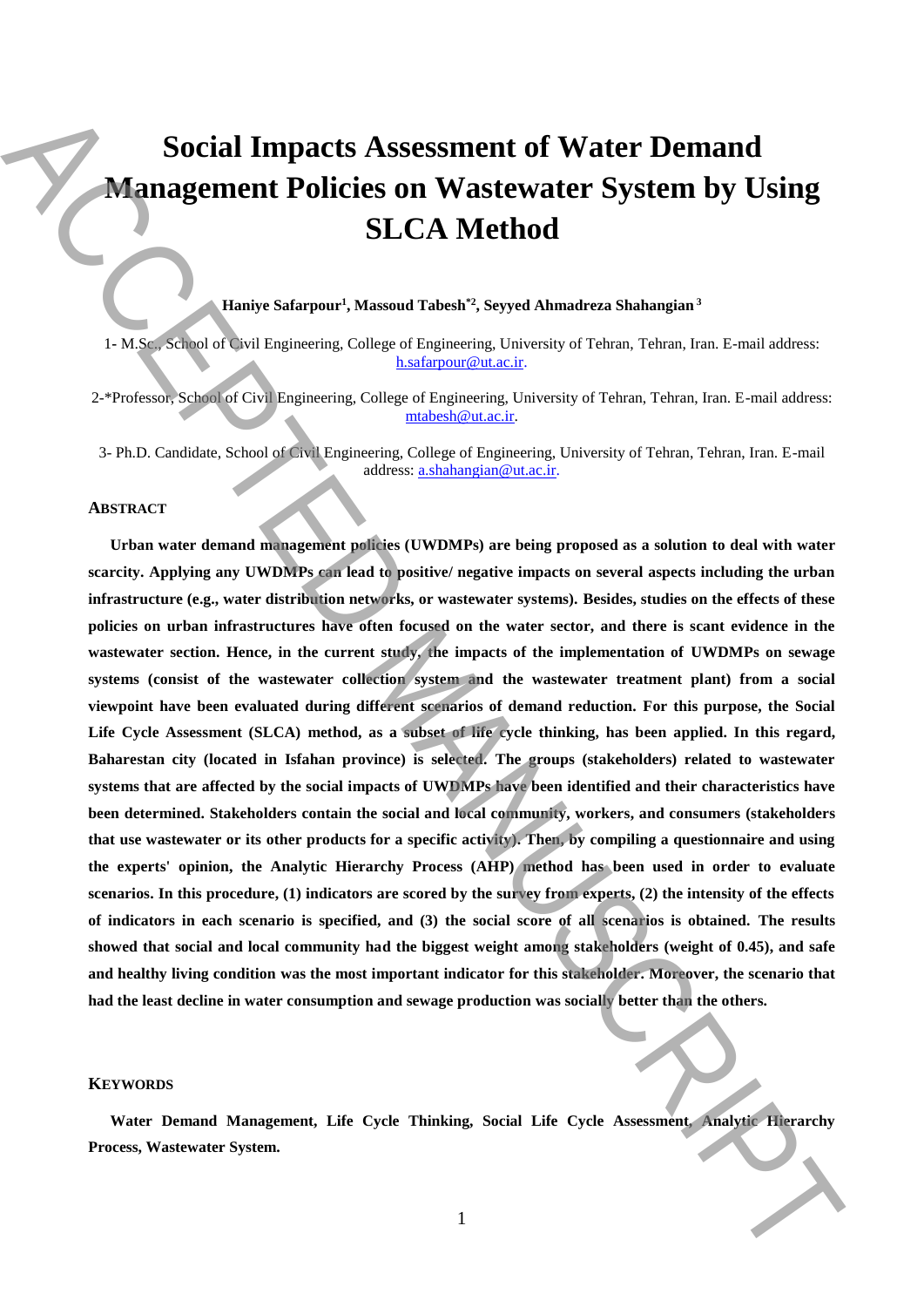## **1. Introduction**

Urban water Demand Management Policies (UWDMPs) are considered as a solution to deal with water scarcity and sustainability of the environment [1]. These policies containing water tariffs and waterefficient appliances lead to a decrease in water end-uses [2]. UWDMPs not only decrease water consumption but also affect the wastewater system (WWS), both wastewater treatment plants and wastewater collection networks [3]. There is a wide gap in terms of considering the social impacts of UWDMPs on WWSs which affect different stakeholders. There is some research that assesses the social impacts of WWSs with different viewpoints [4-7]. As an example, Opher et al. considered the social aspects of four scenarios related to greywater reuse in a city by the application of life cycle thinking methods [6].

# **2. Methodology**

Social Life Cycle Assessment (SLCA) is one of the up to date methods. This method considers both positive (e.g., welfare) and negative (e.g., harmful to health) effects of any product or service in its life cycle (cradle to grave) [8]. The steps in using the SLCA method are as follows: 1) Defining goal and scope, 2) Specifying the boundary of the system and the stakeholders, 3) Determining of indicators, 4) Completing questionnaire, 5) Interpretation of results, and 6) Comparing different scenarios. For step 5, the Analytical Hierarchy Process (AHP) method is used [8,9].

AHP is a technical method to categorize and analyze complicated decisions. This method helps the decisionmakers to choose the base scenario according to their main goal [10]. To compare different indicators, Saaty's pairwise comparison matrix is used [11]. The aim of this paper is to compare the social impacts of different scenarios of applying UWDMPs on WWS. The WWS of Baharestan city, Isfahan province, Iran is considered as a real case study and the boundary of the research.

#### **3. Alternative scenarios**

- 1. The base scenario (0): This scenario considers the city without any usage of UWDMPs.
- 2. Scenario 1: The real situation of the city by applying water pressure management is considered. This scenario, as stated by Baharestan Water and Wastewater Company, reduces 20% of wastewater productions in 10 years.
- 3. Scenario 2: This scenario is adopted from the review of the previous literature and uses waterefficient appliances in the city. It decreases 30% of wastewater productions in a long time.
- 4. Scenario 3: This scenario is applied the water tariff that reduces 18% of wastewater productions based on the literature review.
- 5. Scenario 4: This is a hypothetical combination of the above scenarios.

## **4. Results and Discussion**

The main stakeholders in the considered boundary are 1) Workers and employees: People who work in WWS' operation and maintenance phase. The indicators of this stakeholder encompass working hours, health and safety, and performance monitoring programs, 2) Society and local community: Residents of the city who are concerning with problems of sewer networks such as blockages and bad smells of them. Indicators are community engagement, health and safety living conditions, and satisfaction of the performance with the wastewater network, and 3) Consumers: People and companies who use sludge and treated wastewater. The indicators of this stakeholder contain effluent quality, expenses, demand satisfaction, feedback mechanism, and consumers' satisfaction.

Every stakeholder has some relevant indicators such as health and safety for workers. These indicators and their weights which are extracted from experts' face-toface interviews through a questionnaire survey by use of the AHP method are shown in Figure 1.



**Figure 1. AHP for social impacts of UWDMPs on WWS and weights of indicators.**